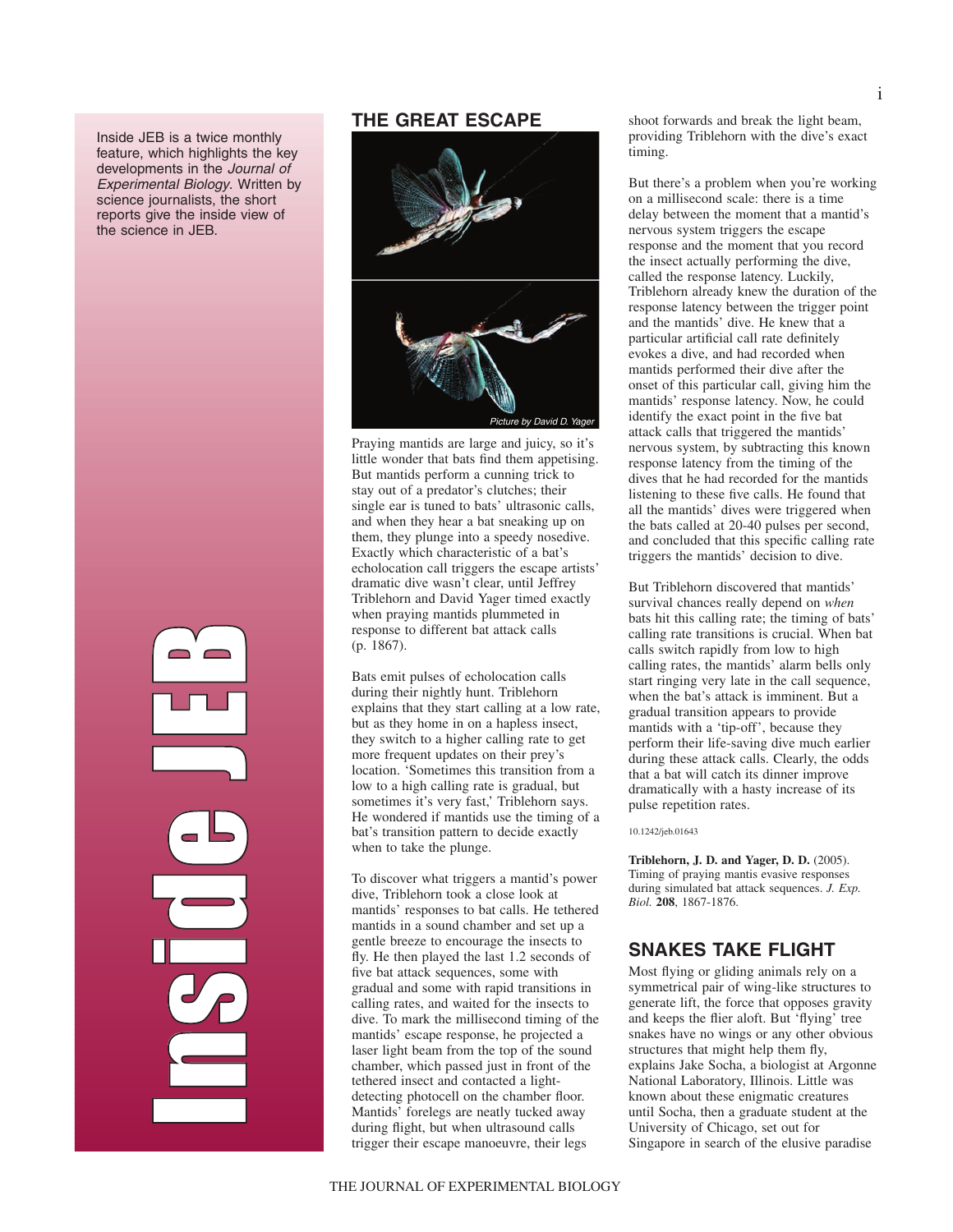

tree snake (p. 1817 and p. 1835). Aside from a desire to see up close the marvel of a flying snake in action, he was compelled by the question: How do they do it?

To answer this, Socha needed to describe the kinematics of snake flight. Luckily, with the help of local volunteers, catching paradise tree snakes wasn't too hard. But capturing their flights on videotape 'was a nontrivial process,' says Socha. He coaxed the stubborn snakes to jump from 10 m high towers set up in the Singapore Zoological Gardens. Tony O'Dempsey, an expert on photogrammetric techniques, helped Socha extract 3-D flight information from the synchronized recordings of two video cameras. 'Finding Tony was a stroke of luck', says Socha; the 3-D information was crucial in reconstructing the flying snakes' aerial trajectories, speed and body postures.

Socha found that paradise tree snakes are true gliders, and pretty good ones at that. Rather than simply parachuting to the ground, these cylindrical-bodied snakes somehow generate enough lift to carry them across a substantial horizontal distance. Socha suspected that the unusually dynamic flight behavior of the snakes might be responsible; while flying, the snakes create distinctive S-shaped aerial waves that travel from head to tail. To test this, he correlated the snakes' wave amplitude and frequency with flight performance variables. He found that snakes with the greatest combination of body length and wave amplitude (relative to body size) travelled fastest; but the largest snakes were not necessarily the ones making the biggest waves. While wave amplitude is important, Socha found that the frequency of these waves appears to play little or no role in producing aerodynamic forces during flight. So why do snakes undulate so frequently? Socha suggests that it may provide stability, keeping the snakes from spinning out of control.

Given that body size influences flight performance in other animals, Socha correlated snake body size with flight parameters and found that smaller snakes are generally better gliders. He also found that the paradise tree snake is a better glider than its larger, stockier cousin, the golden tree snake. But Socha noticed that paradise tree snakes tend to flatten their body more during flight, suggesting that body shape may also be a key factor in snake flight aerodynamics.

Socha has only begun to unravel the

mysteries of snake flight. He is now working on physical and computational models to test more specifically how a snake's shape, size, and behavior influence flight dynamics. Ultimately, he hopes to understand how differences in morphology and flight performance might influence ecological differences between flying snake species. This will require more field studies, but luckily for Socha, 'the thrill of watching snakes fly is something that never gets old.'

10.1242/jeb.01644

**Socha, J. J., O'Dempsey, T. and LaBarbera, M.** (2005). A 3-D kinematic analysis of gliding in a 'flying' snake, *Chrysopelea paradisi*. *J. Exp. Biol.* **208**, 1817-1833.

**Socha, J. J. and LaBarbera, M.** (2005). Effects of size and behavior on aerial performance of two species of 'flying' snakes (*Chrysopelea*). *J. Exp. Biol.* **208**, 1835-1847.

**Cynthia Wei, Chicago**

### **SURVIVAL OF THE FITTEST**



When rainbow trout started dying mysteriously at Joël Aubin's fish farm, he called in fish physiologists Guy Claireaux and Tony Farrell to investigate. They discovered that some of Aubin's fish had oddly shaped hearts. 'These fish may appear to be healthy when young, but then suffer heart failure in later life,' Claireaux explains, 'so investing in these fish is a costly business for the fish farming industry.' He figured that if frail fish could be identified when they're young, fish farmers could weed them out to make sure that they only rear healthy fish. Searching for a suitable way to screen juvenile fish, Claireaux and Farrell devised a simple fitness workout that allows farmers to pick out the most athletic fish (p. 1775).

Pondering how to develop an early warning system for potential future health problems, Farrell reasoned that the answer might lie in the heart's ability to deliver oxygen to active muscles in swimming fish. In other words, if cardiac and swimming

performance are closely linked, the swimming ability of young fish might predict which fish have the weakest hearts. To test their idea, Claireaux and Farrell loaded equipment into a van and drove to Aubin's fish farm in Brittany, where David McKenzie, Gaylene Genge and Aurélien Chatelier joined the team. 'Doing physiology in the field was a real challenge,' Claireaux says. 'Workers at the fish farm watched us set up our equipment and thought we were very strange,' he recalls.

Finally, the team were ready to give Aubin's fish a cardiovascular workout and find out if poor swimmers have weaker hearts than good swimmers. They began by testing the swimming ability of 600 young rainbow trout weighing in at around 100 g. The tiny fish swam against a current until they were exhausted. The team picked out the first 60 fish to tire and labelled them as poor swimmers. They labelled the last 60 fish to tire, which were still going strong almost an hour later, as good swimmers. Nine months later, when the fish weighed a hefty 1 kg, the team placed the fish in the swim-tunnel for a second workout. They compared poor swimmers' oxygen consumption and arterial blood pressure and flow with that of good swimmers. As the team had suspected, cardiac and swimming performance are clearly linked; poor swimmers not only swim slower than good swimmers, they also have lower maximum metabolic rates and their hearts pump blood at a lower maximal rate. Since fish that were poor swimmers when they were young were still poor swimmers nine months later, their cardiac deficiencies are clearly detectable at an early age.

But the poor swimmers' misfortune didn't end there; the team found that they are also fatter than the good swimmers, and their hearts are abnormally rounded, whereas healthy fish have pyramid-shaped hearts. Claireaux explains that breeders select fish by placing them on a grid and keeping the plump fish that don't fall through the holes. So all this time they've been rearing obese fish with abnormal hearts rather than sporty streamlined fish! The team hopes that its results will convince fish farmers that a simple swim test, and not a grid, truly identifies the fittest fish.

10.1242/jeb.01645

**Claireaux, G., McKenzie, D. J., Genge, A. G., Chatelier, A., Aubin, J. and Farrell, A. P.** (2005). Linking swimming performance, cardiac pumping ability and cardiac anatomy in rainbow trout. *J. Exp. Biol.* **208**, 1775-1784.